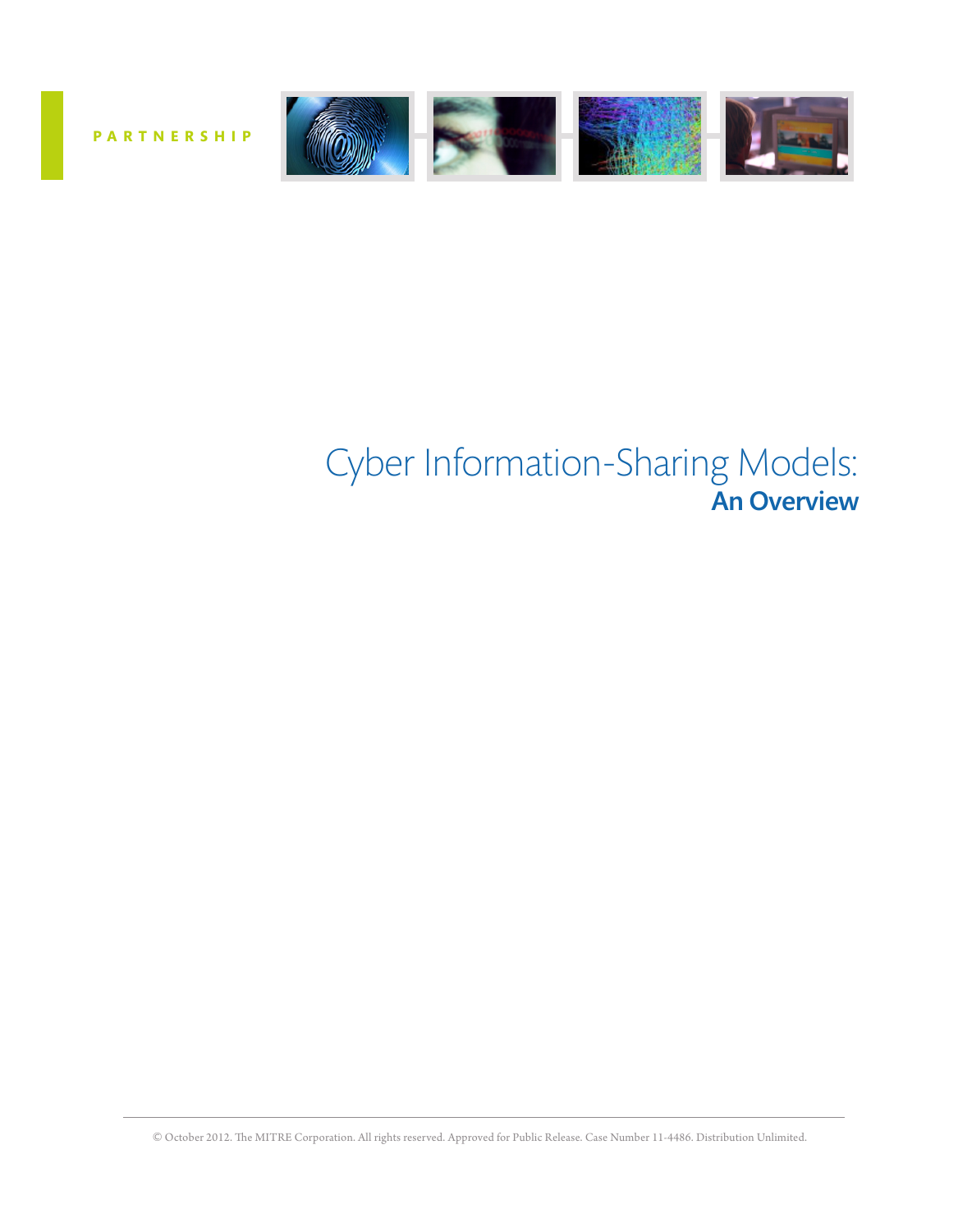#### Table of Contents

| The Imperative for Cyber Information Sharing |                |
|----------------------------------------------|----------------|
| <b>Cyber Information Sharing Approaches</b>  |                |
| Hub-and-Spoke Models                         | 2              |
| Post-To-All Models                           | $\mathcal{R}$  |
| Hybrid Models                                | 4              |
| One Size Does Not Fit All                    | $\overline{4}$ |
| MITRE's Role                                 | 5.             |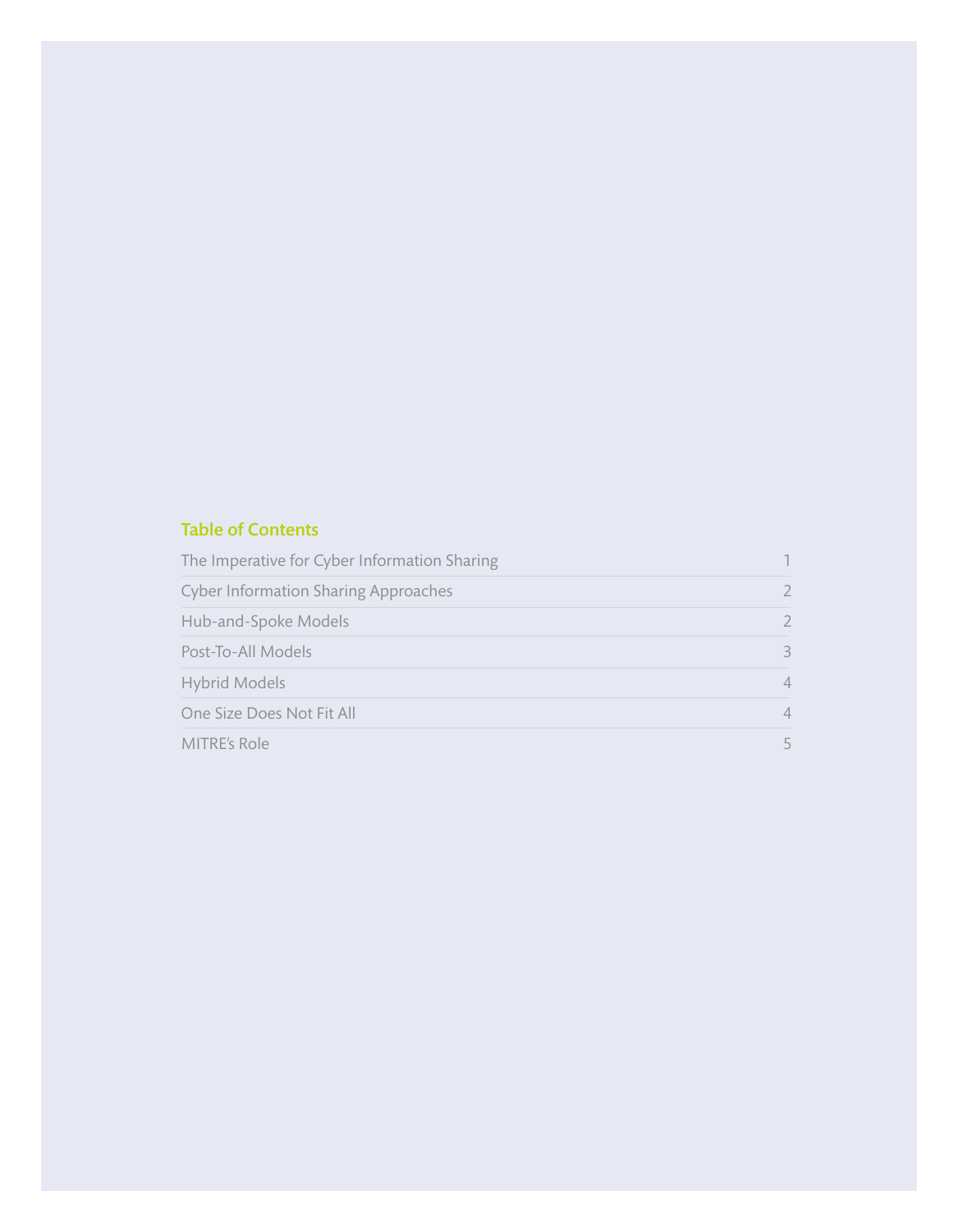## The Imperative for Cyber Information Sharing

**Threats from cyber attacks are growing. Within the last year, there have been successful intrusions against several major corporations, including Sony, Citigroup, Booz Allen Hamilton, and RSA Security. The Canadian, French, Indian, and South Korean governments have all reported breaches of their computer systems and U.S. government officials have been targeted through personal email accounts. These are only the attacks that are known in the public domain; it is likely that other attacks have occurred without reaching the public eye. The consequences of such incidents are serious. Criminal groups are causing millions of dollars of damage to individuals and businesses. Adversaries are stealing valuable intellectual property and government secrets that an impact economic and national security.** 

One of the challenges in preventing, detecting, and responding to such incidents is that businesses and government are deeply interconnected. For instance, foreign nations may try to acquire sensitive government information by targeting companies that have government contracts. A key element in defending against these attacks is having information about the tools, techniques and resources (physical, financial, and human) that adversaries are using to breach cyber defenses. The figure below shows a framework for thinking about the methods that adversaries use to exfiltrate data from a variety of organizations.

This "kill-chain" involves a series of steps that an adversary might take to compromise, control, and exploit a target. Because similar attack methods are used throughout the kill-chain against a wide range of targets across the public-private spectrum, it is important for organizations in the public and private sectors to share information with each other.

This can help organizations improve their cyber defenses and leverage the resources expended by others to improve the value of their investments. Cyber security is often expensive and the



#### Cyber "Kill-Chain"

costs of intrusions can be exceedingly high; hence, there can be a massive gain in return-on-investment by leveraging work done by others. For example, the first half of the kill-chain precedes an actual exploit and represents an opportunity to proactively prevent and detect threats. The latter half of the kill-chain focuses on incident detection and response.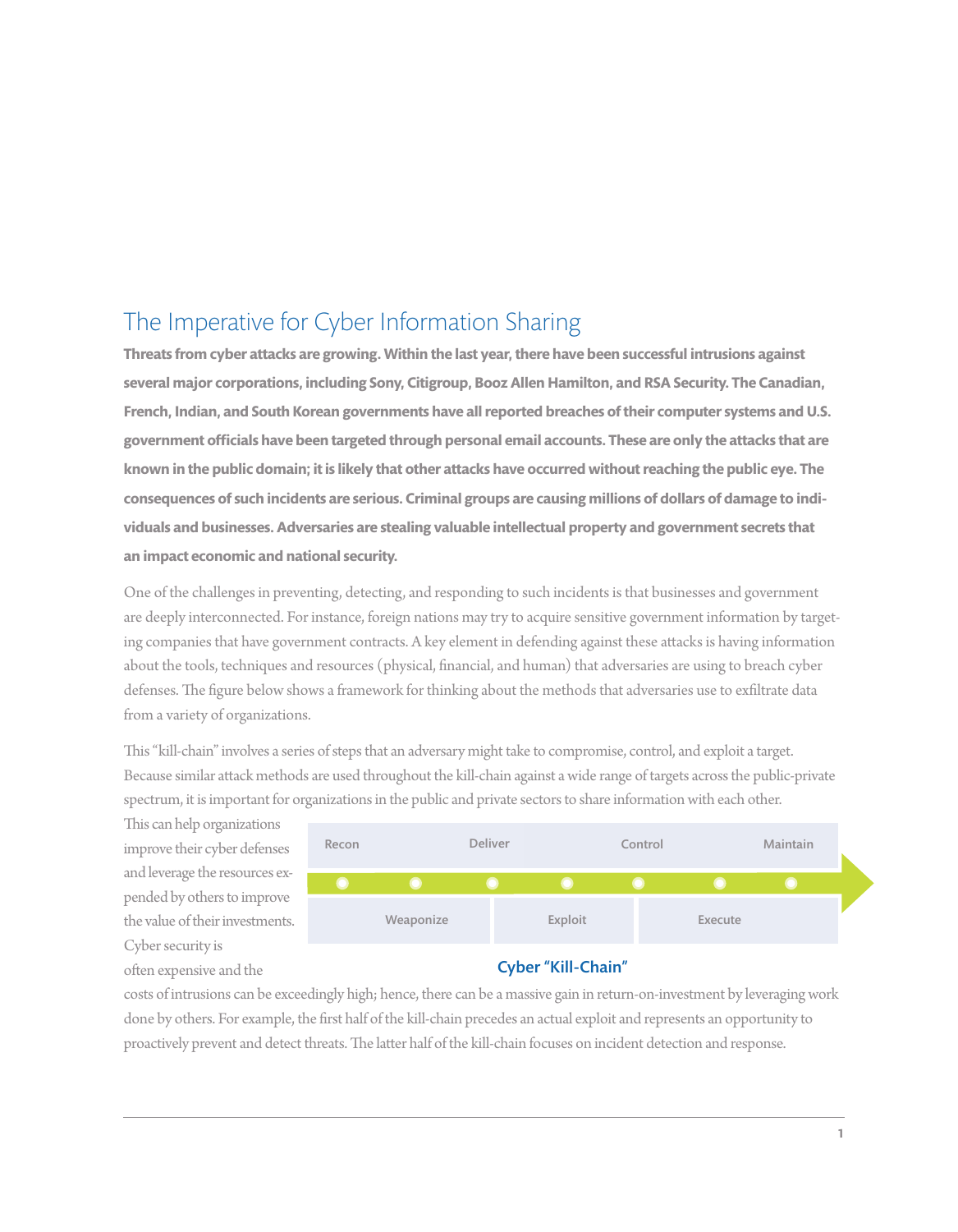Information sharing between organizations can enable participants to develop tailored strategies for layering defenses across different steps of the kill chain. The advantages and disadvantages of sharing different types of information will be discussed in detail below.

#### Cyber Information Sharing Approaches Hub-and-Spoke Models

The first formal mechanism proposed by the U.S. government to facilitate cyber information sharing was the Industry Sharing and Analysis Center (ISAC) described in Presidential Decision Directive-63 (PDD-63), which was published in 19981 . ISACs serve as the mechanism for gathering, analyzing, and appropriately sanitizing and disseminating private-sector information to industry and government. A center can also disseminate government information to the private sector. Although ISACs are usually designed by private sector representatives of key companies in each critical infrastructure, participation in industry ISACs is voluntary. According to PDD-63, "ISACs would possess a large degree of technical focus and expertise and non-regulatory and non-law enforcement missions; they would establish baseline statistics and patterns on the various infrastructures, become a clearinghouse for information within and among the various sectors, and provide a library for historical data to be used by the private sector and, as deemed appropriate by the ISAC, by the government. Critical to the success of such an institution would be its timeliness, accessibility, coordination, flexibility, utility, and acceptability."

A number of ISACs have been created in the last 10 to15 years. Their results, to date, have been mixed. There are several reasons why many ISACs have not lived up to their potential. Many of the ISACs focus on sharing information on intrusions and vulnerabilities. Because these types of information are usually sensitive, companies are understandably reluctant to reveal this type of data to their peers and the government. Companies often choose to withhold this information; otherwise, the ISACs develop elaborate procedures to hide the identities of the organizations that do contribute this type of information. While such processes can reduce barriers to sharing, they can also slow down the information-sharing mechanism and prevent some of the face-to-face interactions that occur in trusted environments, both of which reduce the benefits of information sharing.

A related issue is that intrusion and vulnerability information is not usually actionable. In the former case, participants alert other participants after they have been compromised. Often, this is too late to mitigate attacks before serious damage occurs. In the latter case, vulnerability information is often too general to guide specific actions.

Another important issue that affects ISAC operations concerns the overall structure that is used to exchange information. Traditional ISAC models tend to rely on hub-and-spoke architectures. This type of architecture often has a central hub that receives data from the participating members (the spokes). Either the hub can redistribute the incoming data directly to other members, or it can provide value-added services and send the new (and presumably more useful) information to the members. With this approach, the hub acts as a clearinghouse that can facilitate information sharing while protecting the identities of the members. In addition, the hub may provide value by combining information from multiple members, by adding its private data, or by conducting extra analyses on the members' data.

<sup>&</sup>lt;sup>1</sup> A copy of PDD-63 can be found at http://www.fas.org/irp/offdocs/pdd/pdd-63.htm (accessed August 15, 2011). **2**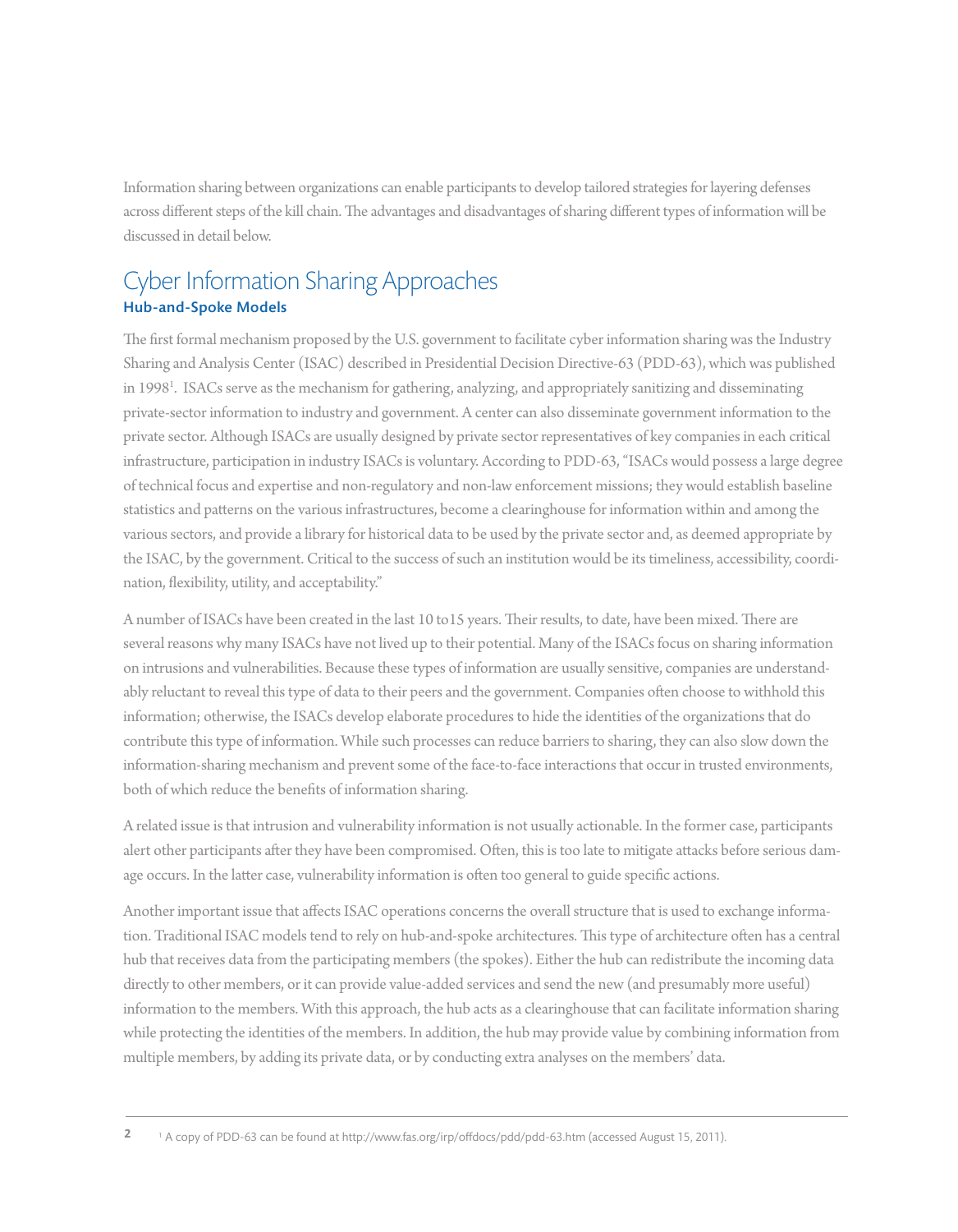While the hub-and-spoke model has benefits, it also has limitations. The entire system relies on the functioning of the hub, which makes the system vulnerable to delays and systemic failures. If the hub is not working well, then the entire information-sharing mechanism will not work well. The more members that participate in the exchange, the more information will be sent to the hub for processing, filtering, analysis, and distribution. While more information can provide greater analytic insight, it can also increase the burden on the hub and possibly introduce delays into the system. Because the most valuable information is often time-sensitive, delays in distribution can reduce the benefits of the information-sharing mechanism. Finally, a hub-and-spoke model can be expensive. The more "value-added" services are provided by the hub, the more it will cost. If the costs are borne by the members, then those fees will become requirements for entry into the exchange. If those fees are high, they may preclude certain companies from joining the group.

A related challenge is that sharing information in this model requires a high degree of trust in the hub. It may be difficult to create a hub-and-spoke structure around either a for-profit company or a government agency. In the former case, there may be natural conflict-of-interest issues and/or members may be reluctant to share information with another company that is trying to maximize profits while acting as a trusted third party. In the latter case, companies may be reluctant to share information directly with a government agency, due to fears of information being leaked or disclosed by Freedom of Information Act requests. In addition, there are cultural barriers that often lead companies to distrust the government. Companies need to feel that the benefits they gain by sharing sensitive information with the government must outweigh the risks; often, this barrier is not crossed.

### Post-To-All Models

Several industry groups and consortia have developed a different cyber information-sharing approach. This post-toall model enables any participant to share with the entire membership roster, rather than going through a central hub. Because members share directly with each other, information dissemination is quick and can be easily scaled to many participants. A post-to-all model can also be inexpensive, because there is no need to pay for a central hub. On the other hand, this model does not contain built in "value-added" services; the only information that is flowing between members is the data collected and analyzed by the members. This places a premium on sharing the right kinds of information.

The previous section described the challenges associated with sharing data on intrusions and vulnerabilities. Such challenges would be more pronounced in a post-to-all system. The greatest benefit in either model would be derived from sharing intrusion attempt information (i.e. information about incidents, regardless of actual intrusions).

There are many good reasons for sharing intrusion attempt information:

- It is less sensitive than other types of data. Information about attempted intrusions is less revealing that information about successful intrusions. Other members will not know if the attempts were successful; therefore, they cannot draw conclusions about a given company's vulnerabilities or its information security capabilities.
- It can be disseminated quickly. Because intrusion attempt information requires less sanitization and analysis than other types of data, it can be shared quickly with other members. Timeliness is critical because adversaries adapt their tactics and techniques quickly.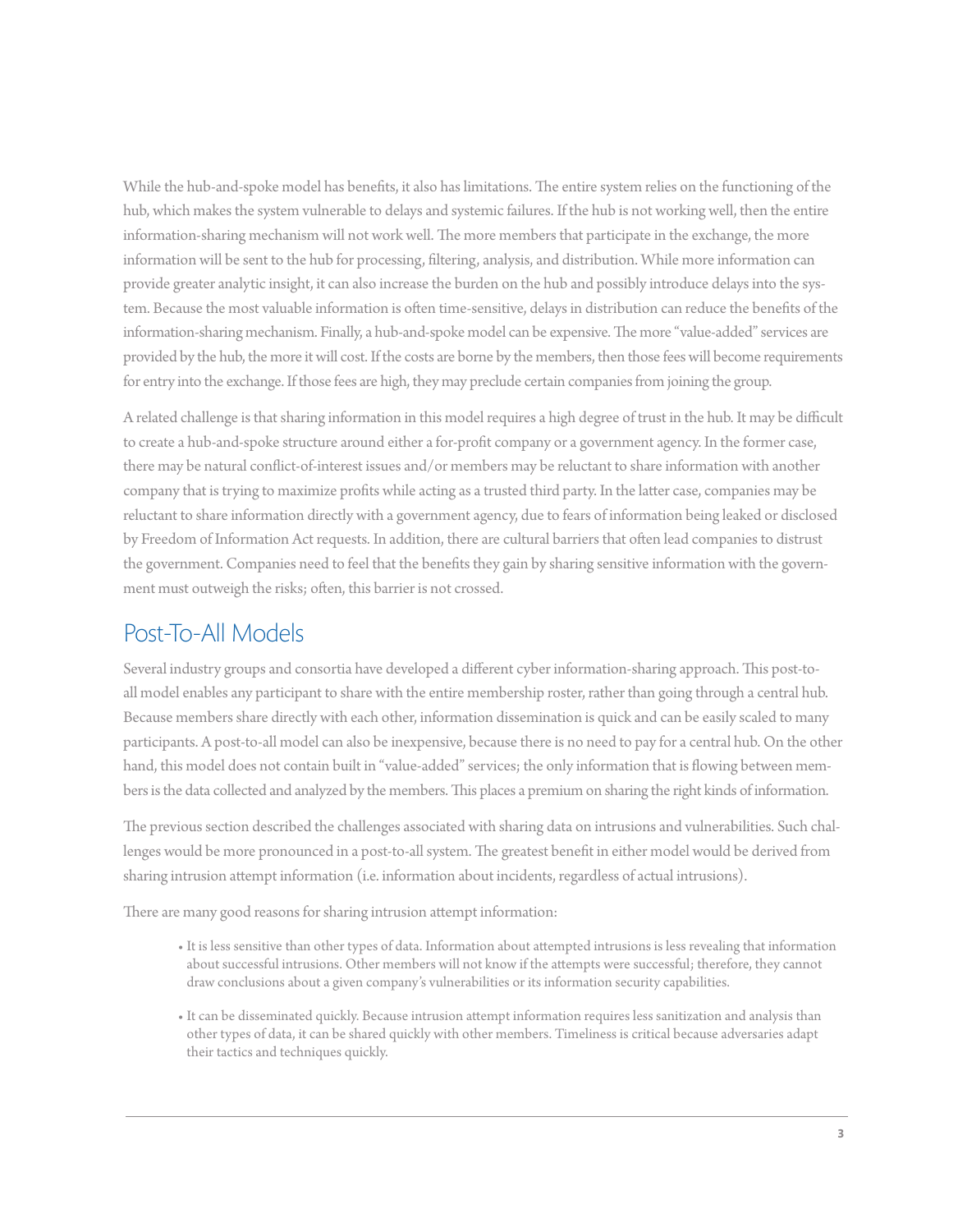• It is actionable. Intrusion attempt information can be acted upon in a timely fashion. If one organization alerts other organizations that it has detected a specific type of malware or a particular type of social engineering attack, other organizations can look for similar patterns. This can be done quickly, without revealing sensitive information to each other.

The trust issue in a post-to-all model must be handled differently than in a hub-and-spoke model. Because information is shared among participants, there must be trust relationships among all members of the exchange or the model will not work well. One way to build an atmosphere of trust is to design the information exchange to a specific mission. This will create an environment where members face common threats. They will seek to share information and focus the community around those threats. Having a specific mission makes it easier to define membership and provide direction. Furthermore, trust in a community is a function of how much members believe that other members support the same mission, respect the community rules, and are willing to participate on a reciprocal basis. Thus, building an information-sharing system for a specific mission can maximize trust, if it is implemented properly. In addition, trust is facilitated and strengthened through face-to-face meetings and individuals who have a long history of personal rapport. It is important that the information-sharing model develop vetting requirements and procedures to facilitate the introduction of new members and to maintain communication among existing members. The security, speed, and convenience of these communication mechanisms will vary with the mission and requirements of the organization.

Although it has many benefits, a post-to-all model has its own set of challenges. To scale effectively, members must agree on a common taxonomy for incident information and a template for sharing relevant information while making information anonymous and removing sensitive data. A related challenge of a post-to-all information exchange is that members must have infrastructures that protect and support the communication of relevant information and processes that allow for identifying and acting on high-priority incidents. If such infrastructures and processes place a heavy burden on member organizations, they will be reluctant to exchange information. Information security staffs are often incredibly busy; therefore, the information sharing process must be easy. That is one reason why introducing automation can be beneficial. If a company can receive an alert in a format that can be ingested and interpreted by a computer, then the people involved can focus on analyzing and evaluating response actions.

### Hybrid Models

The previous sections have described two models for cyber information sharing among and between public sector and private sector organizations—hub-and-spoke and post-to-all. While these models were presented as stand-alone options, there are also blended or hybrid approaches that combine characteristics of each. For example, an information exchange could use a postto-all architecture for the exchange of intrusion indicators while sending incident-response data to a centralized hub. This hub could conduct analysis on the data coming from multiple organizations to produce analytic reports for all to use. A second option would allow members of the information exchange to send the same data to each other and to a central hub. As before, the benefit would be the ability to act on time-sensitive data through direct, collaborative sharing while leveraging the value of the hub's ability to collect, synthesize, and analyze data across the membership and disseminate findings in the longer term.

While there are advantages to using a hybrid arrangement for cyber information sharing, disadvantages also must be considered. Establishing and running a hybrid arrangement is difficult. The mechanics of sharing information across two different architectures can become complicated, and the governance of such a model can be a challenge. In addition, the costs associated with an exchange using a hybrid model will be greater than those for an exchange that relies on a single model.

#### One Size Does Not Fit All

Each type of information-sharing model carries its own set of benefits and challenges. No single model will be the best choice for a given industry sector or organization. In some cases, a centralized model with value-added services may provide the most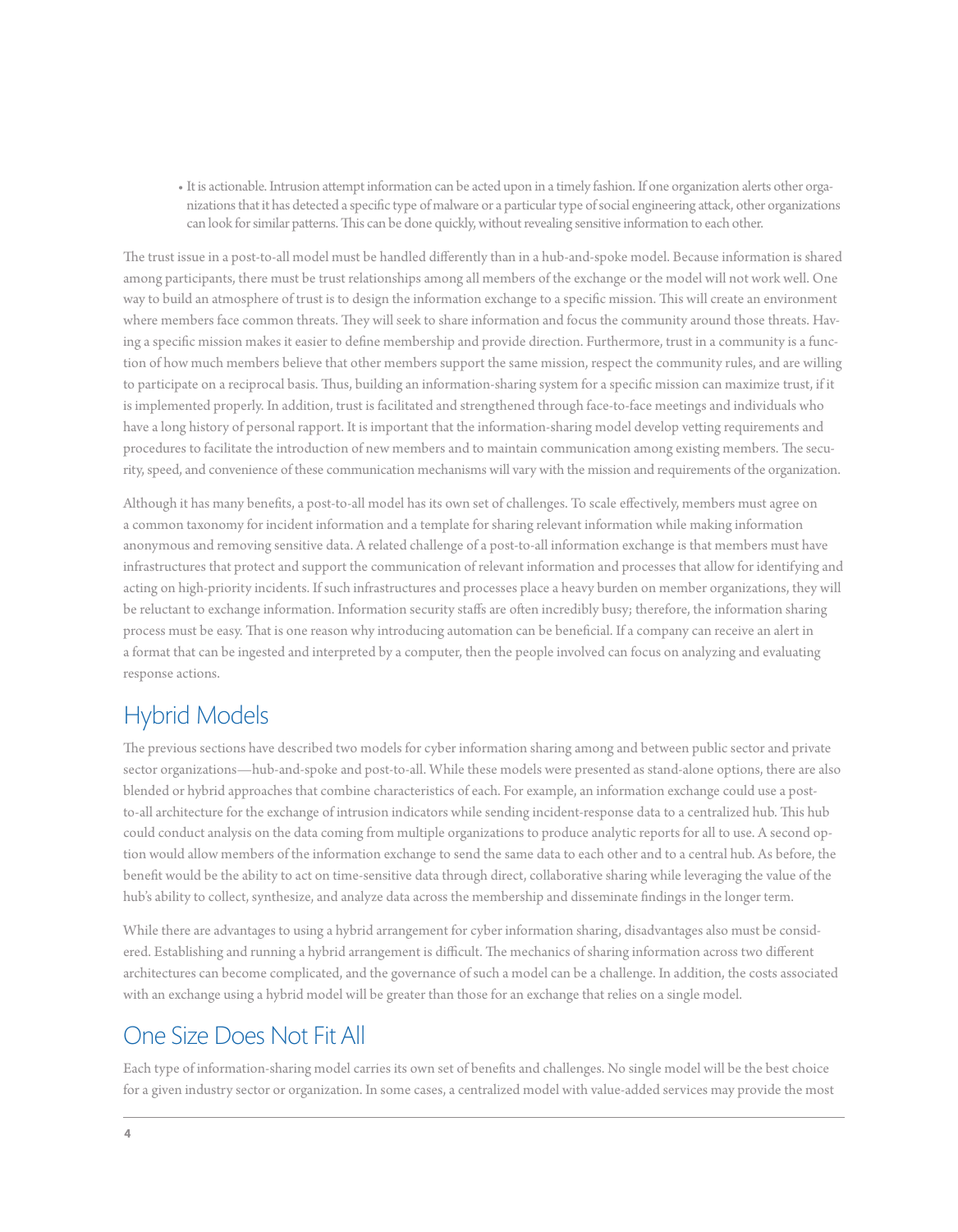benefits. In other cases, the ability to share information directly with peer organizations in a given industry or region may be attractive. A hybrid model may make the most sense for certain participants. Determinations must be based on a number of key factors, including, but not limited to:

- The mission of the information exchange (e.g., Is it focused on a functional area, a region, or other?)
- The number of organizations participating (present and future)
- The type of organizations (e.g., size, industry, culture)
- The role of government (e.g., If the government is involved, is it a sponsor, member, hub, or other?)
- The types of information that will be shared.

There may be cases when a single enterprise participates in multiple information exchanges, each of which has a different architecture. Regardless of the approach, cyber information sharing will not be effective unless it focuses on standardized, actionable data that can be handled in an automated manner.

#### MITRE's Role

MITRE brings a unique mix of attributes that make it an ideal partner for helping private or public organizations stand-up and run information sharing exchanges. The MITRE Corporation is a non-profit entity chartered to work in the public interest that operates multiple federally funded research and develop centers. As a result, MITRE often acts a trusted third party for the government and industry. For example, MITRE is the developer and custodian of multiple cyber security standards, including Common Vulnerabilities and Exposures and Open Vulnerability and Assessment Language. In this role, MITRE is sponsored by the U.S. government to lead the development of industry collaboration standards.

One benefit of MITRE's long experience working with cyber security standards is its ability to develop structures that enable the sharing and automated processing of information. This work has enabled security automation in vulnerability management, asset management, and configuration management though the Security Content Automation Protocol program. Current efforts are focused on developing structures that enable automation in malware analysis, incident response, and cyber threat sharing.

MITRE currently operates two information exchanges: one on behalf of the government and one in support of a regional research organization. The former information exchange is called the Aviation Safety Information Analysis and Sharing (ASIAS) system. It is focused on the sharing of data from airlines to improve air safety. In that model, MITRE acts as a hub that receives information from multiple airlines and the Federal Aviation Administration (FAA). Members do not share information. Each participant sends its data, which is often highly sensitive, to MITRE, and MITRE works diligently to ensure that member data is kept confidential. MITRE gathers and analyzes this information, and provides reports to all participants on key issues that affect airline safety. These reports are highly valuable, as evidenced by the growth of ASIAS from 10 to 31 members in a few years and its continued government sponsorship.

The latter information exchange is called the Advanced Cyber Security Center (ACSC), which is non-profit entity sponsored by Mass Insight Global Partnerships. ACSC focuses on information sharing among a wide range of Massachusetts-based members from industry, government, and academia. It operates a collaborative model that enables its members to share best practices, conduct and share real-time analysis, and propose new cybersecurity architectures.

Finally, MITRE is a member of multiple information sharing exchanges. Some exchanges follow the hub-and-spoke model; others use a post-to-all architecture. Thus, MITRE has first-hand experience with participating in different types of information sharing collectives. It has gathered lessons learned from its participation in these exchanges, and continuously evaluates what works and what needs to be improved in these various groups.